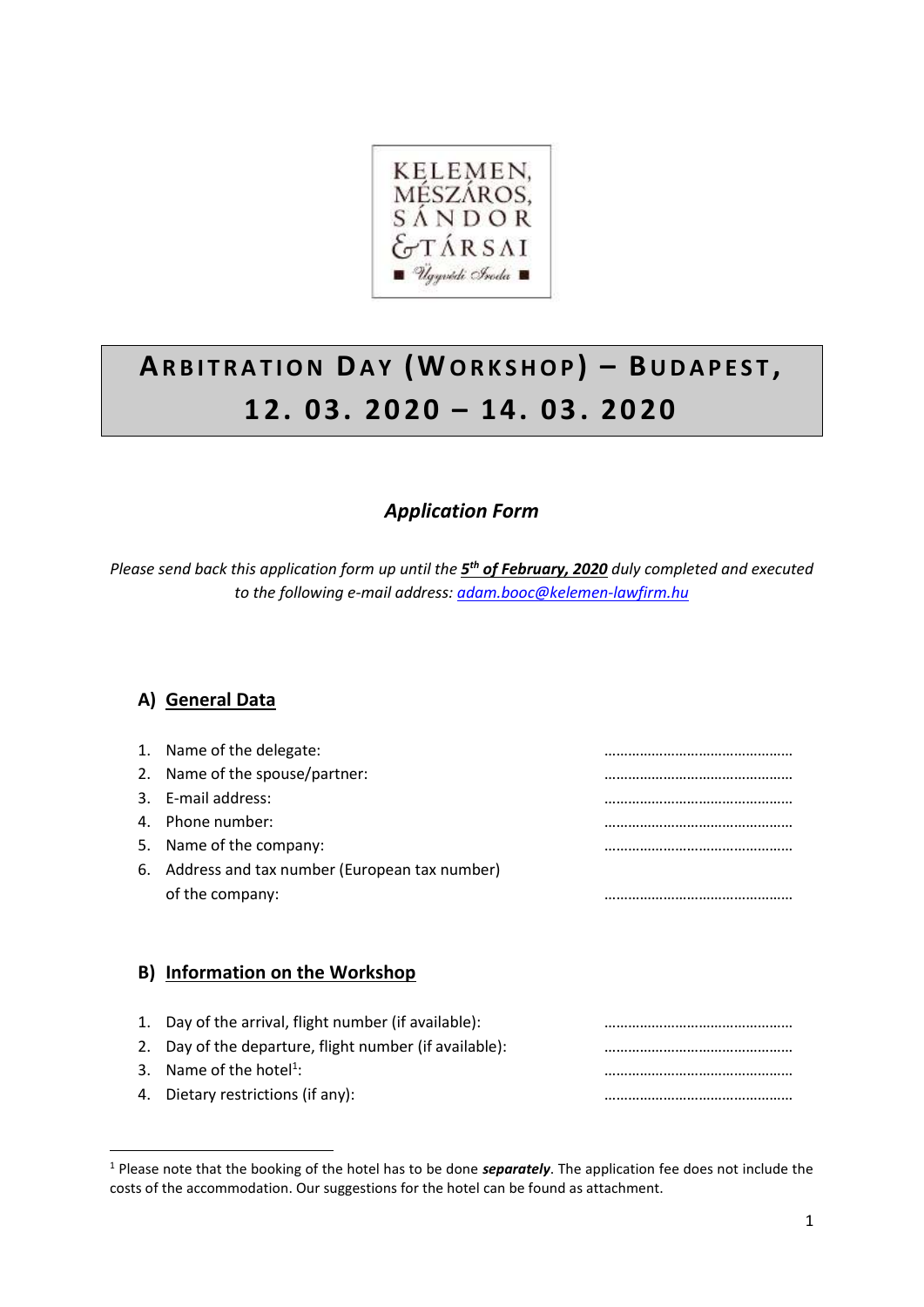5. Title of the presentation (if any)<sup>2</sup>:

: …………………………………………

## **C) Payment Information**

**1.** Application fee per person: **€ 300 (excl. any costs of the wire)**

2. Details for the payment:

Name of the account holder: **Kelemen, Mészáros, Sándor & Partners Law Firm** Bank account: **HU52101020860784420200000001** Name of the Bank: Budapest Bank (Hungary) SWIFT CODE: BUDAHUHB

An invoice for tax purposes will be sent by email after payment has been confirmed.

#### *Please kindly note that your payment should arrive up until the 5 th of February, 2020.*

Date: **manufacturers** and the contract of the contract of the contract of the contract of the contract of the contract of the contract of the contract of the contract of the contract of the contract of the contract of the

Name (printed): **with a contract of the contract of the contract of the contract of the contract of the contract of the contract of the contract of the contract of the contract of the contract of the contract of the contra** 

Signature: …………………………………………

1

<sup>&</sup>lt;sup>2</sup> In case you would like to use ppt slides for your presentation, we would appreciate if you could send them beforehand via e-mail.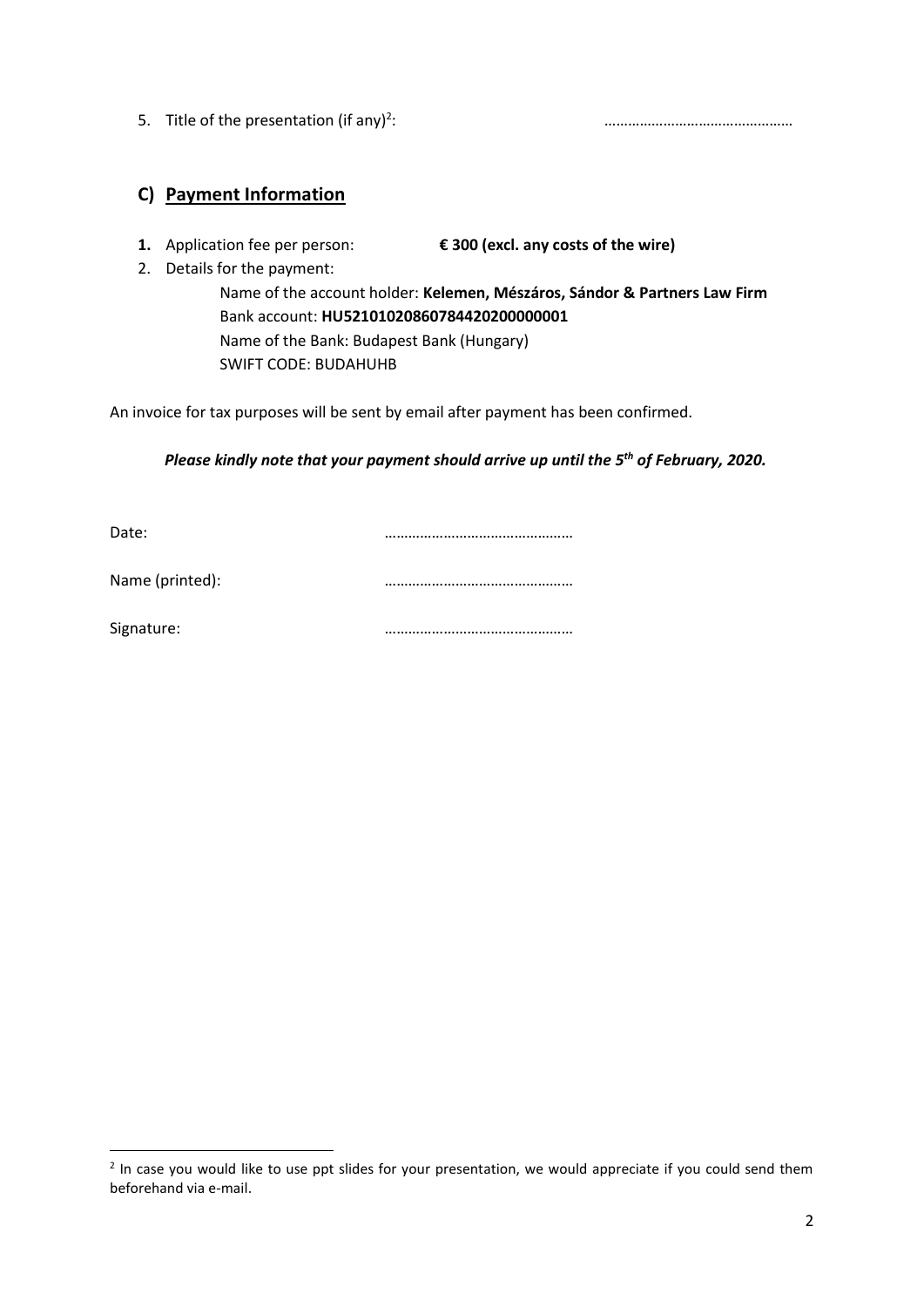## **Attachment:**

## Suggestion for your stay in Budapest

#### Iberostar Grand Budapest

[https://www.booking.com/hotel/hu/iberostar-grand-collection-budapest](https://www.booking.com/hotel/hu/iberostar-grand-collection-budapest-budapest.hu.html?aid=304142;label=gen173nr-1DCAEoggI46AdIM1gEaGeIAQGYARG4AQfIAQ3YAQPoAQGIAgGoAgM;sid=e44326ce3142839cb472fadb0101fcf3;atlas_src=sr_iw_btn;checkin=2019-02-28;checkout=2019-03-01;dist=0;group_adults=2;group_children=0;nflt=ht_id=204;;no_rooms=1;room1=A,A;sb_price_type=total;type=total;ucfs=1&)[budapest.hu.html?aid=304142;label=gen173nr-](https://www.booking.com/hotel/hu/iberostar-grand-collection-budapest-budapest.hu.html?aid=304142;label=gen173nr-1DCAEoggI46AdIM1gEaGeIAQGYARG4AQfIAQ3YAQPoAQGIAgGoAgM;sid=e44326ce3142839cb472fadb0101fcf3;atlas_src=sr_iw_btn;checkin=2019-02-28;checkout=2019-03-01;dist=0;group_adults=2;group_children=0;nflt=ht_id=204;;no_rooms=1;room1=A,A;sb_price_type=total;type=total;ucfs=1&)[1DCAEoggI46AdIM1gEaGeIAQGYARG4AQfIAQ3YAQPoAQGIAgGoAgM;sid=e44326ce3142839cb472fa](https://www.booking.com/hotel/hu/iberostar-grand-collection-budapest-budapest.hu.html?aid=304142;label=gen173nr-1DCAEoggI46AdIM1gEaGeIAQGYARG4AQfIAQ3YAQPoAQGIAgGoAgM;sid=e44326ce3142839cb472fadb0101fcf3;atlas_src=sr_iw_btn;checkin=2019-02-28;checkout=2019-03-01;dist=0;group_adults=2;group_children=0;nflt=ht_id=204;;no_rooms=1;room1=A,A;sb_price_type=total;type=total;ucfs=1&) [db0101fcf3;atlas\\_src=sr\\_iw\\_btn;checkin=2019-02-28;checkout=2019-03-](https://www.booking.com/hotel/hu/iberostar-grand-collection-budapest-budapest.hu.html?aid=304142;label=gen173nr-1DCAEoggI46AdIM1gEaGeIAQGYARG4AQfIAQ3YAQPoAQGIAgGoAgM;sid=e44326ce3142839cb472fadb0101fcf3;atlas_src=sr_iw_btn;checkin=2019-02-28;checkout=2019-03-01;dist=0;group_adults=2;group_children=0;nflt=ht_id=204;;no_rooms=1;room1=A,A;sb_price_type=total;type=total;ucfs=1&) [01;dist=0;group\\_adults=2;group\\_children=0;nflt=ht\\_id%3D204%3B;no\\_rooms=1;room1=A%2CA;sb\\_](https://www.booking.com/hotel/hu/iberostar-grand-collection-budapest-budapest.hu.html?aid=304142;label=gen173nr-1DCAEoggI46AdIM1gEaGeIAQGYARG4AQfIAQ3YAQPoAQGIAgGoAgM;sid=e44326ce3142839cb472fadb0101fcf3;atlas_src=sr_iw_btn;checkin=2019-02-28;checkout=2019-03-01;dist=0;group_adults=2;group_children=0;nflt=ht_id=204;;no_rooms=1;room1=A,A;sb_price_type=total;type=total;ucfs=1&) [price\\_type=total;type=total;ucfs=1&](https://www.booking.com/hotel/hu/iberostar-grand-collection-budapest-budapest.hu.html?aid=304142;label=gen173nr-1DCAEoggI46AdIM1gEaGeIAQGYARG4AQfIAQ3YAQPoAQGIAgGoAgM;sid=e44326ce3142839cb472fadb0101fcf3;atlas_src=sr_iw_btn;checkin=2019-02-28;checkout=2019-03-01;dist=0;group_adults=2;group_children=0;nflt=ht_id=204;;no_rooms=1;room1=A,A;sb_price_type=total;type=total;ucfs=1&)

#### Hotel President

[https://www.booking.com/hotel/hu/president.hu.html?aid=304142;label=gen173nr-](https://www.booking.com/hotel/hu/president.hu.html?aid=304142;label=gen173nr-1DCAEoggI46AdIM1gEaGeIAQGYARG4AQfIAQ3YAQPoAQGIAgGoAgM;sid=e44326ce3142839cb472fadb0101fcf3;atlas_src=sr_iw_btn;checkin=2019-02-28;checkout=2019-03-01;dist=0;group_adults=2;group_children=0;nflt=ht_id=204;;no_rooms=1;room1=A,A;sb_price_type=total;type=total;ucfs=1&)[1DCAEoggI46AdIM1gEaGeIAQGYARG4AQfIAQ3YAQPoAQGIAgGoAgM;sid=e44326ce3142839cb472fa](https://www.booking.com/hotel/hu/president.hu.html?aid=304142;label=gen173nr-1DCAEoggI46AdIM1gEaGeIAQGYARG4AQfIAQ3YAQPoAQGIAgGoAgM;sid=e44326ce3142839cb472fadb0101fcf3;atlas_src=sr_iw_btn;checkin=2019-02-28;checkout=2019-03-01;dist=0;group_adults=2;group_children=0;nflt=ht_id=204;;no_rooms=1;room1=A,A;sb_price_type=total;type=total;ucfs=1&) [db0101fcf3;atlas\\_src=sr\\_iw\\_btn;checkin=2019-02-28;checkout=2019-03-](https://www.booking.com/hotel/hu/president.hu.html?aid=304142;label=gen173nr-1DCAEoggI46AdIM1gEaGeIAQGYARG4AQfIAQ3YAQPoAQGIAgGoAgM;sid=e44326ce3142839cb472fadb0101fcf3;atlas_src=sr_iw_btn;checkin=2019-02-28;checkout=2019-03-01;dist=0;group_adults=2;group_children=0;nflt=ht_id=204;;no_rooms=1;room1=A,A;sb_price_type=total;type=total;ucfs=1&) 01;dist=0;group\_adults=2;group\_children=0;nflt=ht\_id%3D204%3B;no\_rooms=1;room1=A%2CA;sb [price\\_type=total;type=total;ucfs=1&](https://www.booking.com/hotel/hu/president.hu.html?aid=304142;label=gen173nr-1DCAEoggI46AdIM1gEaGeIAQGYARG4AQfIAQ3YAQPoAQGIAgGoAgM;sid=e44326ce3142839cb472fadb0101fcf3;atlas_src=sr_iw_btn;checkin=2019-02-28;checkout=2019-03-01;dist=0;group_adults=2;group_children=0;nflt=ht_id=204;;no_rooms=1;room1=A,A;sb_price_type=total;type=total;ucfs=1&)

#### Prestige Hotel Budapest

[https://www.booking.com/hotel/hu/prestige-budapest.hu.html?aid=304142;label=gen173nr-](https://www.booking.com/hotel/hu/prestige-budapest.hu.html?aid=304142;label=gen173nr-1DCAEoggI46AdIM1gEaGeIAQGYARG4AQfIAQ3YAQPoAQGIAgGoAgM;sid=e44326ce3142839cb472fadb0101fcf3;atlas_src=sr_iw_btn;checkin=2019-02-28;checkout=2019-03-01;dist=0;group_adults=2;group_children=0;nflt=ht_id=204;;no_rooms=1;room1=A,A;sb_price_type=total;type=total;ucfs=1&)[1DCAEoggI46AdIM1gEaGeIAQGYARG4AQfIAQ3YAQPoAQGIAgGoAgM;sid=e44326ce3142839cb472fa](https://www.booking.com/hotel/hu/prestige-budapest.hu.html?aid=304142;label=gen173nr-1DCAEoggI46AdIM1gEaGeIAQGYARG4AQfIAQ3YAQPoAQGIAgGoAgM;sid=e44326ce3142839cb472fadb0101fcf3;atlas_src=sr_iw_btn;checkin=2019-02-28;checkout=2019-03-01;dist=0;group_adults=2;group_children=0;nflt=ht_id=204;;no_rooms=1;room1=A,A;sb_price_type=total;type=total;ucfs=1&) [db0101fcf3;atlas\\_src=sr\\_iw\\_btn;checkin=2019-02-28;checkout=2019-03-](https://www.booking.com/hotel/hu/prestige-budapest.hu.html?aid=304142;label=gen173nr-1DCAEoggI46AdIM1gEaGeIAQGYARG4AQfIAQ3YAQPoAQGIAgGoAgM;sid=e44326ce3142839cb472fadb0101fcf3;atlas_src=sr_iw_btn;checkin=2019-02-28;checkout=2019-03-01;dist=0;group_adults=2;group_children=0;nflt=ht_id=204;;no_rooms=1;room1=A,A;sb_price_type=total;type=total;ucfs=1&) 01;dist=0;group\_adults=2;group\_children=0;nflt=ht\_id%3D204%3B;no\_rooms=1;room1=A%2CA;sb [price\\_type=total;type=total;ucfs=1&](https://www.booking.com/hotel/hu/prestige-budapest.hu.html?aid=304142;label=gen173nr-1DCAEoggI46AdIM1gEaGeIAQGYARG4AQfIAQ3YAQPoAQGIAgGoAgM;sid=e44326ce3142839cb472fadb0101fcf3;atlas_src=sr_iw_btn;checkin=2019-02-28;checkout=2019-03-01;dist=0;group_adults=2;group_children=0;nflt=ht_id=204;;no_rooms=1;room1=A,A;sb_price_type=total;type=total;ucfs=1&)

#### Hotel Parlament

[https://www.booking.com/hotel/hu/hotel-parlament.hu.html?aid=304142;label=gen173nr-](https://www.booking.com/hotel/hu/hotel-parlament.hu.html?aid=304142;label=gen173nr-1DCAEoggI46AdIM1gEaGeIAQGYARG4AQfIAQ3YAQPoAQGIAgGoAgM;sid=e44326ce3142839cb472fadb0101fcf3;atlas_src=sr_iw_btn;checkin=2019-02-28;checkout=2019-03-01;dist=0;group_adults=2;group_children=0;nflt=ht_id=204;;no_rooms=1;room1=A,A;sb_price_type=total;type=total;ucfs=1&)[1DCAEoggI46AdIM1gEaGeIAQGYARG4AQfIAQ3YAQPoAQGIAgGoAgM;sid=e44326ce3142839cb472fa](https://www.booking.com/hotel/hu/hotel-parlament.hu.html?aid=304142;label=gen173nr-1DCAEoggI46AdIM1gEaGeIAQGYARG4AQfIAQ3YAQPoAQGIAgGoAgM;sid=e44326ce3142839cb472fadb0101fcf3;atlas_src=sr_iw_btn;checkin=2019-02-28;checkout=2019-03-01;dist=0;group_adults=2;group_children=0;nflt=ht_id=204;;no_rooms=1;room1=A,A;sb_price_type=total;type=total;ucfs=1&) [db0101fcf3;atlas\\_src=sr\\_iw\\_btn;checkin=2019-02-28;checkout=2019-03-](https://www.booking.com/hotel/hu/hotel-parlament.hu.html?aid=304142;label=gen173nr-1DCAEoggI46AdIM1gEaGeIAQGYARG4AQfIAQ3YAQPoAQGIAgGoAgM;sid=e44326ce3142839cb472fadb0101fcf3;atlas_src=sr_iw_btn;checkin=2019-02-28;checkout=2019-03-01;dist=0;group_adults=2;group_children=0;nflt=ht_id=204;;no_rooms=1;room1=A,A;sb_price_type=total;type=total;ucfs=1&) 01;dist=0;group\_adults=2;group\_children=0;nflt=ht\_id%3D204%3B;no\_rooms=1;room1=A%2CA;sb [price\\_type=total;type=total;ucfs=1&](https://www.booking.com/hotel/hu/hotel-parlament.hu.html?aid=304142;label=gen173nr-1DCAEoggI46AdIM1gEaGeIAQGYARG4AQfIAQ3YAQPoAQGIAgGoAgM;sid=e44326ce3142839cb472fadb0101fcf3;atlas_src=sr_iw_btn;checkin=2019-02-28;checkout=2019-03-01;dist=0;group_adults=2;group_children=0;nflt=ht_id=204;;no_rooms=1;room1=A,A;sb_price_type=total;type=total;ucfs=1&)

#### Hotel Central Basilica

[https://www.booking.com/hotel/hu/central-basilica.hu.html?aid=304142;label=gen173nr-](https://www.booking.com/hotel/hu/central-basilica.hu.html?aid=304142;label=gen173nr-1DCAEoggI46AdIM1gEaGeIAQGYARG4AQfIAQ3YAQPoAQGIAgGoAgM;sid=e44326ce3142839cb472fadb0101fcf3;atlas_src=sr_iw_btn;checkin=2019-02-28;checkout=2019-03-01;dist=0;group_adults=2;group_children=0;nflt=ht_id=204;;no_rooms=1;room1=A,A;sb_price_type=total;type=total;ucfs=1&)[1DCAEoggI46AdIM1gEaGeIAQGYARG4AQfIAQ3YAQPoAQGIAgGoAgM;sid=e44326ce3142839cb472fa](https://www.booking.com/hotel/hu/central-basilica.hu.html?aid=304142;label=gen173nr-1DCAEoggI46AdIM1gEaGeIAQGYARG4AQfIAQ3YAQPoAQGIAgGoAgM;sid=e44326ce3142839cb472fadb0101fcf3;atlas_src=sr_iw_btn;checkin=2019-02-28;checkout=2019-03-01;dist=0;group_adults=2;group_children=0;nflt=ht_id=204;;no_rooms=1;room1=A,A;sb_price_type=total;type=total;ucfs=1&) [db0101fcf3;atlas\\_src=sr\\_iw\\_btn;checkin=2019-02-28;checkout=2019-03-](https://www.booking.com/hotel/hu/central-basilica.hu.html?aid=304142;label=gen173nr-1DCAEoggI46AdIM1gEaGeIAQGYARG4AQfIAQ3YAQPoAQGIAgGoAgM;sid=e44326ce3142839cb472fadb0101fcf3;atlas_src=sr_iw_btn;checkin=2019-02-28;checkout=2019-03-01;dist=0;group_adults=2;group_children=0;nflt=ht_id=204;;no_rooms=1;room1=A,A;sb_price_type=total;type=total;ucfs=1&) 01;dist=0;group\_adults=2;group\_children=0;nflt=ht\_id%3D204%3B;no\_rooms=1;room1=A%2CA;sb [price\\_type=total;type=total;ucfs=1&](https://www.booking.com/hotel/hu/central-basilica.hu.html?aid=304142;label=gen173nr-1DCAEoggI46AdIM1gEaGeIAQGYARG4AQfIAQ3YAQPoAQGIAgGoAgM;sid=e44326ce3142839cb472fadb0101fcf3;atlas_src=sr_iw_btn;checkin=2019-02-28;checkout=2019-03-01;dist=0;group_adults=2;group_children=0;nflt=ht_id=204;;no_rooms=1;room1=A,A;sb_price_type=total;type=total;ucfs=1&)

#### Starlight Suiten Hotel Budapest

[https://www.booking.com/hotel/hu/starlightsuitenhotel.hu.html?aid=304142;label=gen173nr-](https://www.booking.com/hotel/hu/starlightsuitenhotel.hu.html?aid=304142;label=gen173nr-1DCAEoggI46AdIM1gEaGeIAQGYARG4AQfIAQ3YAQPoAQGIAgGoAgM;sid=e44326ce3142839cb472fadb0101fcf3;atlas_src=sr_iw_btn;checkin=2019-02-28;checkout=2019-03-01;dist=0;group_adults=2;group_children=0;nflt=ht_id=204;;no_rooms=1;room1=A,A;sb_price_type=total;type=total;ucfs=1&)[1DCAEoggI46AdIM1gEaGeIAQGYARG4AQfIAQ3YAQPoAQGIAgGoAgM;sid=e44326ce3142839cb472fa](https://www.booking.com/hotel/hu/starlightsuitenhotel.hu.html?aid=304142;label=gen173nr-1DCAEoggI46AdIM1gEaGeIAQGYARG4AQfIAQ3YAQPoAQGIAgGoAgM;sid=e44326ce3142839cb472fadb0101fcf3;atlas_src=sr_iw_btn;checkin=2019-02-28;checkout=2019-03-01;dist=0;group_adults=2;group_children=0;nflt=ht_id=204;;no_rooms=1;room1=A,A;sb_price_type=total;type=total;ucfs=1&) [db0101fcf3;atlas\\_src=sr\\_iw\\_btn;checkin=2019-02-28;checkout=2019-03-](https://www.booking.com/hotel/hu/starlightsuitenhotel.hu.html?aid=304142;label=gen173nr-1DCAEoggI46AdIM1gEaGeIAQGYARG4AQfIAQ3YAQPoAQGIAgGoAgM;sid=e44326ce3142839cb472fadb0101fcf3;atlas_src=sr_iw_btn;checkin=2019-02-28;checkout=2019-03-01;dist=0;group_adults=2;group_children=0;nflt=ht_id=204;;no_rooms=1;room1=A,A;sb_price_type=total;type=total;ucfs=1&)